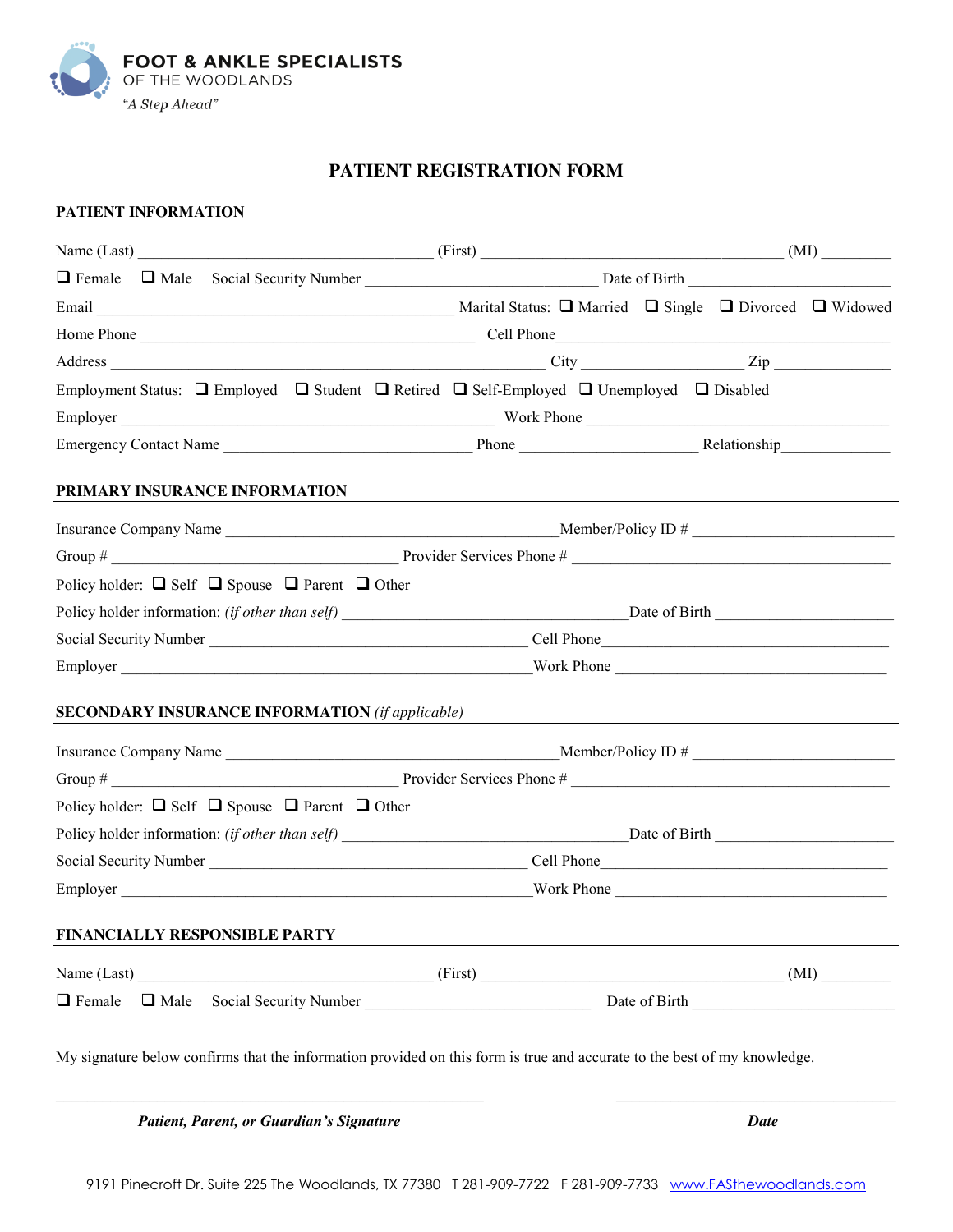

# **MEDICAL HISTORY FORM**

| How were referred you to Dr. Vaclaw?                                                                                                                                                                                                                                                                                                                                              |  |  |  |  |  |
|-----------------------------------------------------------------------------------------------------------------------------------------------------------------------------------------------------------------------------------------------------------------------------------------------------------------------------------------------------------------------------------|--|--|--|--|--|
|                                                                                                                                                                                                                                                                                                                                                                                   |  |  |  |  |  |
| $\Box$ Internet                                                                                                                                                                                                                                                                                                                                                                   |  |  |  |  |  |
| $\Box$ Insurance                                                                                                                                                                                                                                                                                                                                                                  |  |  |  |  |  |
| $\Box$ Family/Friend                                                                                                                                                                                                                                                                                                                                                              |  |  |  |  |  |
| $\Box$ Home Health                                                                                                                                                                                                                                                                                                                                                                |  |  |  |  |  |
| $\Box$ Other (please list)                                                                                                                                                                                                                                                                                                                                                        |  |  |  |  |  |
| <b>SOCIAL HISTORY:</b><br>Cigarette use: $\Box$ yes Packs per day? $\Box$ no $\Box$ Quit When?<br>Cigar use: $\Box$ yes $\Box$ no $\Box$ Quit When?<br>Chewing tobacco use: $\Box$ yes $\Box$ no $\Box$ Quit When?<br>Alcohol use: $\Box$ never $\Box$ seldom $\Box$ daily<br><b>MEDICATIONS:</b> (name, dosage, how many times daily)<br>$\Box$ NONE<br>$\Box$ See Attached List |  |  |  |  |  |
|                                                                                                                                                                                                                                                                                                                                                                                   |  |  |  |  |  |
| <b>ALLERGIES:</b> (medications/food/substances)<br>$\square$ NONE                                                                                                                                                                                                                                                                                                                 |  |  |  |  |  |

**\_\_\_\_\_\_\_\_\_\_\_\_\_\_\_\_\_\_\_\_\_\_\_\_\_\_\_\_\_\_\_\_\_\_\_\_\_\_\_\_\_\_\_\_\_ \_\_\_\_\_\_\_\_\_\_\_\_\_\_\_\_\_\_\_\_\_\_\_\_\_\_\_\_\_\_\_\_\_\_\_\_\_\_\_\_\_\_**